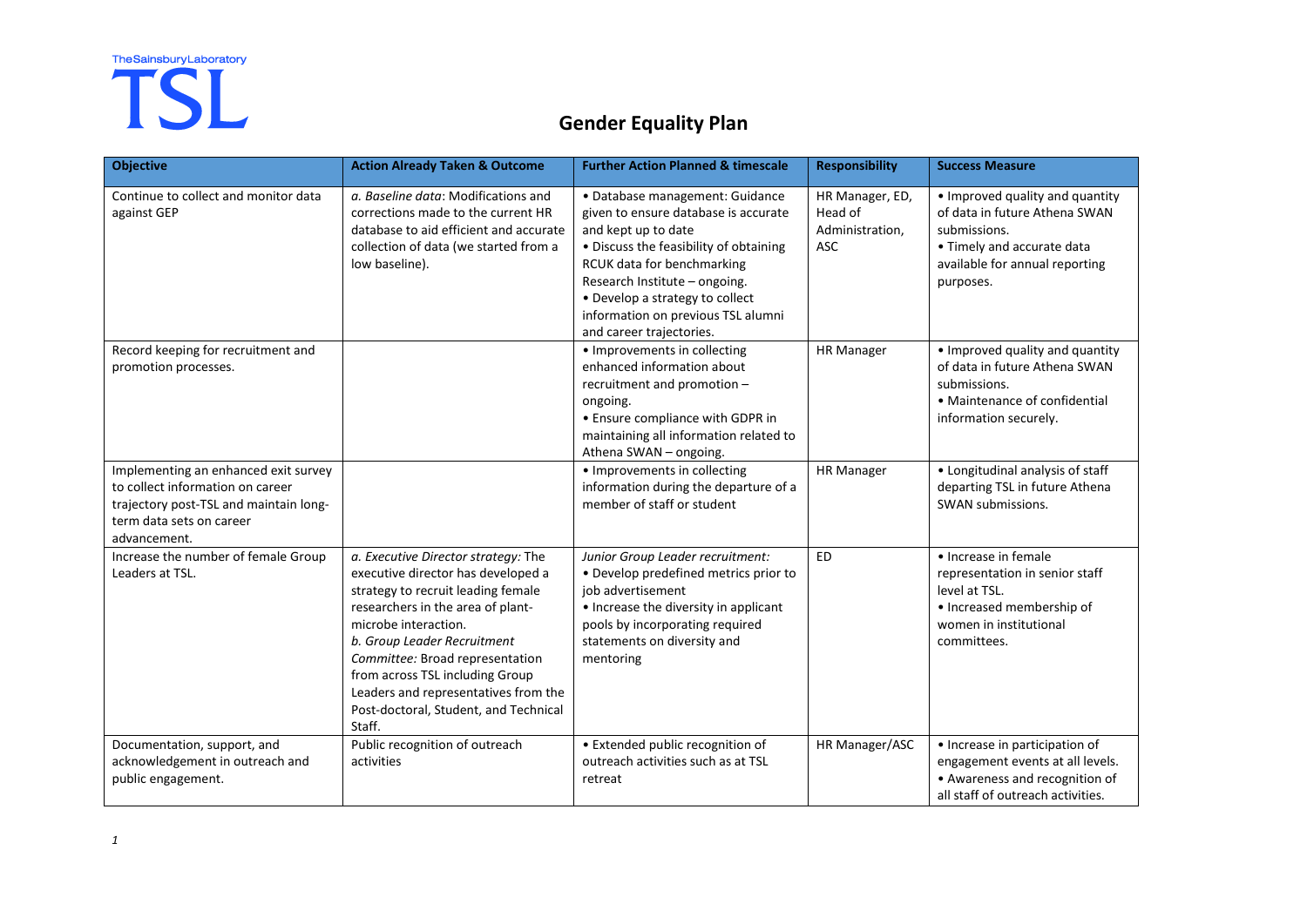# The Sainsbury Laboratory

## **Gender Equality Plan**

| Develop a comprehensive portal and    | a. Existing resources: Intranet portal | • Generate a single resource on the     | Head of           | • Increased awareness of all staff  |
|---------------------------------------|----------------------------------------|-----------------------------------------|-------------------|-------------------------------------|
| institution strategy for personal and | and TSL website contains all           | <b>TSL</b> intranet                     | Administration,   | of personal and professional        |
| professional development.             | information related to personal and    | • Implementation of a course for new    | <b>HR Manager</b> | development opportunities.          |
|                                       | professional development.              | starters on TSL policy                  |                   |                                     |
| Develop a culture of mentoring.       | a. Mentoring is ad hoc and varies      | • Development of a course in            | Head of           | • Ensure that the majority of staff |
|                                       | substantially across the institute.    | mentoring for all new starters at TSL   | Administration,   | desiring a mentoring are enabled    |
|                                       |                                        |                                         | <b>HR Manager</b> | to obtain a mentor.                 |
| Career development.                   | a. Existing management experience      | • Actions planned in 5.1 will increase  | HR Manager, ED,   | • Metrics of evaluation for 5.1     |
|                                       | through independent committees:        | awareness and access to career          | Head of           | and 5.3 are coupled and will be     |
|                                       | Post-doc, student, and technical staff | development resources.                  | Administration    | assessed based on the staff         |
|                                       | committees                             |                                         |                   | survey.                             |
|                                       | b. Ad hoc training in groups           |                                         |                   |                                     |
|                                       | c. PhD student training through        |                                         |                   |                                     |
|                                       | <b>Graduate Student Office</b>         |                                         |                   |                                     |
|                                       | d. Masterclass in Entrepreneurship     |                                         |                   |                                     |
|                                       | e. CSED courses and CareerCentral      |                                         |                   |                                     |
|                                       | through UEA                            |                                         |                   |                                     |
| Training on unconscious bias.         | a. Training in unconscious bias is     | • Deploy training for unconscious bias  | <b>HR Manager</b> | • Recognition by staff of the       |
|                                       | limited to staff directly involved in  | for all staff at TSL, as all staff      |                   | source and impact of                |
|                                       | recruitment.                           | participate in interviewing of          |                   | unconscious bias.                   |
|                                       |                                        | candidates.                             |                   |                                     |
| Review approach on appraisal and      | a. Appraisal and                       | . HR will review current practice and   | HR Manager,       | • Development and                   |
| personal/professional development of  | personal/professional development      | identify a strategy to ensure all staff | Head of           | implementation of a strategy for    |
| staff.                                | reviews are ad hoc and highly          | have the opportunity for appraisal      | Administration    | appraisal and                       |
|                                       | variable across TSL.                   | and personal/professional               |                   | personal/professional               |
|                                       |                                        | development                             |                   | development.                        |
| Develop an inclusive culture that     | a. Existing composition of the         | • Host a seminar from researchers       | <b>ED</b>         | • Metrics of evaluation based on    |
| recognises and strengthens gender     | institution: International centre for  | from Murray Edwards College             |                   | feedback from staff in staff        |
| and racial diversity.                 | research focusing on plant-microbe     | (University of Cambridge)               |                   | survey and 360 review process.      |
|                                       | interactions.                          | · Identify additional opportunities for |                   |                                     |
|                                       |                                        | enhancing an inclusive culture at TSL   |                   |                                     |
| Understanding workplace culture       | a. Improvements in workplace           | • Develop a strategy to fully assess    | HR Manager,       | • Development and implement         |
| better and assessing if there are any | culture were identified in our recent  | workplace culture at TSL                | Head of           | approaches for improving            |
| problems that could be addressed.     | staff survey.                          |                                         | Administration    | workplace culture based on self-    |
|                                       |                                        |                                         |                   | assessment.                         |